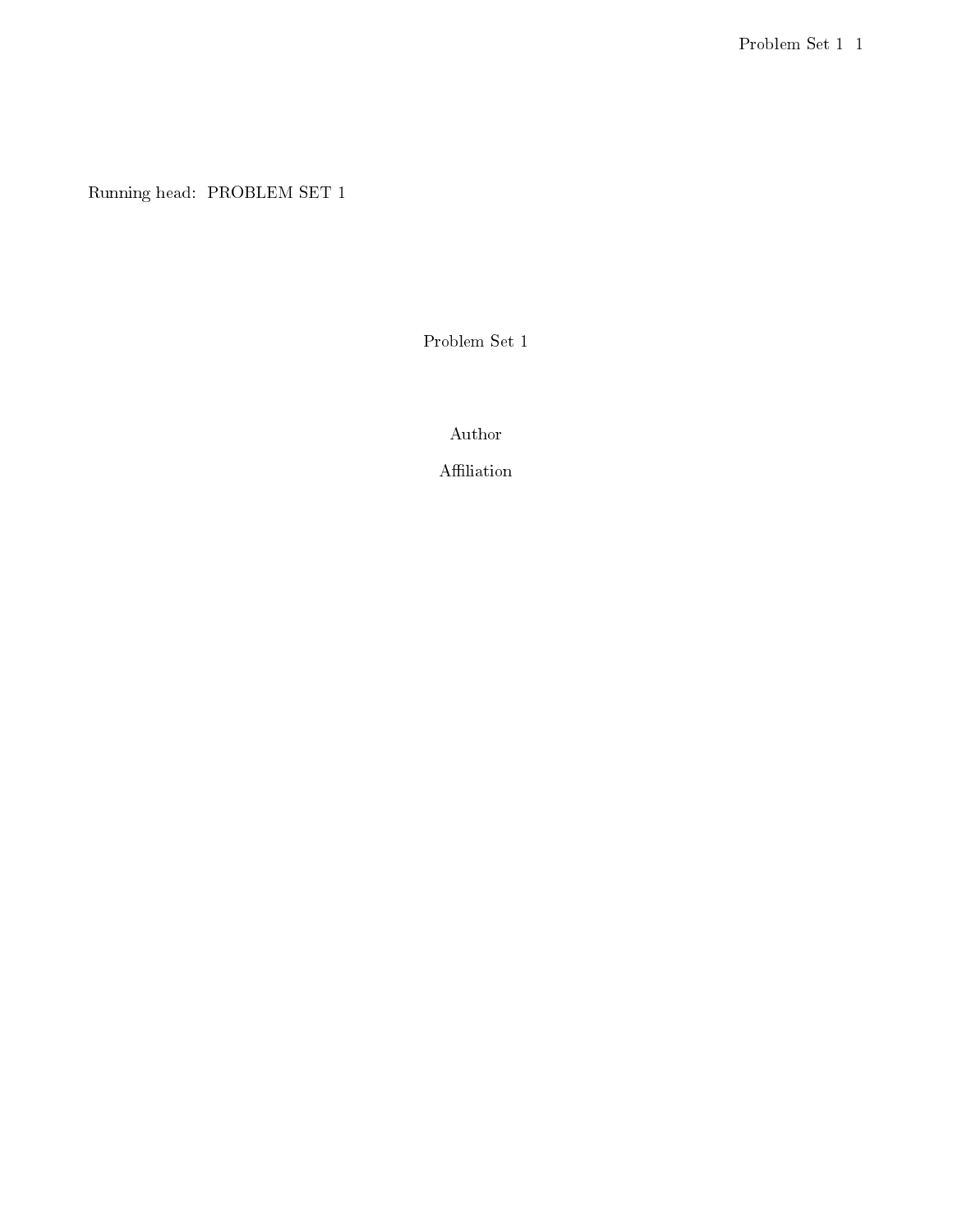## Problem Set 1

Problem 1. Show that

 ${X_i}_{i=0}^T$  is a white noise process where  $X_i \sim N(0, \sigma^2)$  and  $X_i$ s are independent

**Problem 2.** Let  $A_0$  denote the value of A in period 0, and let the behavior of lnA be given by  $ln A_t = \overline{A} + g_t + \widetilde{A_t}$  and  $\widetilde{A_t} = \rho_A \widetilde{A_{t-1}} + \epsilon_{A,t}$  with  $-1 < \rho_A < 1$ .

• Express  $ln A_1$ ,  $ln A_2$  and  $ln A_3$  in terms of  $ln A_0$ ,  $\epsilon_{A,1}$ ,  $\epsilon_{A,2}$ ,  $\epsilon_{A,3}$ ,  $\bar{A}$  and g

• In the light of the fact that the expectations of the  $\epsilon_{AB}$  are zero, what are the expectations of  $ln A_1$ ,  $ln A_2$  and  $ln A_3$  given  $ln A_0 \overline{A}$  and  $g$ 

**Problem 3.** Suppose the period t utility function,  $u_t$  is  $u_t = lnc_t + b(1 - l_t)^{1-\gamma}/(1-\gamma)$ ,  $b > 0, \gamma > 0$ , instead of the utility function used by Romer.

• Consider the one period problem analogous to that investigated in class, How, if at all, does labor supply depend on the wage?

• Consider the two period problem analogous to that investigated in class,how does the relative demand for leisure in the two periods depend on the relative wage? How does it depend on the interest rate? explain why  $\gamma$  affects the responsiveness of labor supply to wages and interest rate

Problem 4. Consider the two period problem investigated in class. use the Romer's utility function

- Show that an increase in both  $w_1$  and  $w_2$  that leaves  $\frac{w_1}{w_2}$  unchanged does not affect  $l_1$  or  $l_2$
- Now assume that the house hold has initial wealth of  $Z > 0$ . does the former result is preserved?

**Problem 5.** Consider the function  $f(k)$  defined in the class of Introduction to Dynamic Programming within the model of growth. Given the properties of the function  $F(k, l)$  proof that:

- $f(k)$  is continuously differentiable,
- Strictly increasing
- Strictly concave with:
- $f(0) = 0$
- $f'(k) > 0$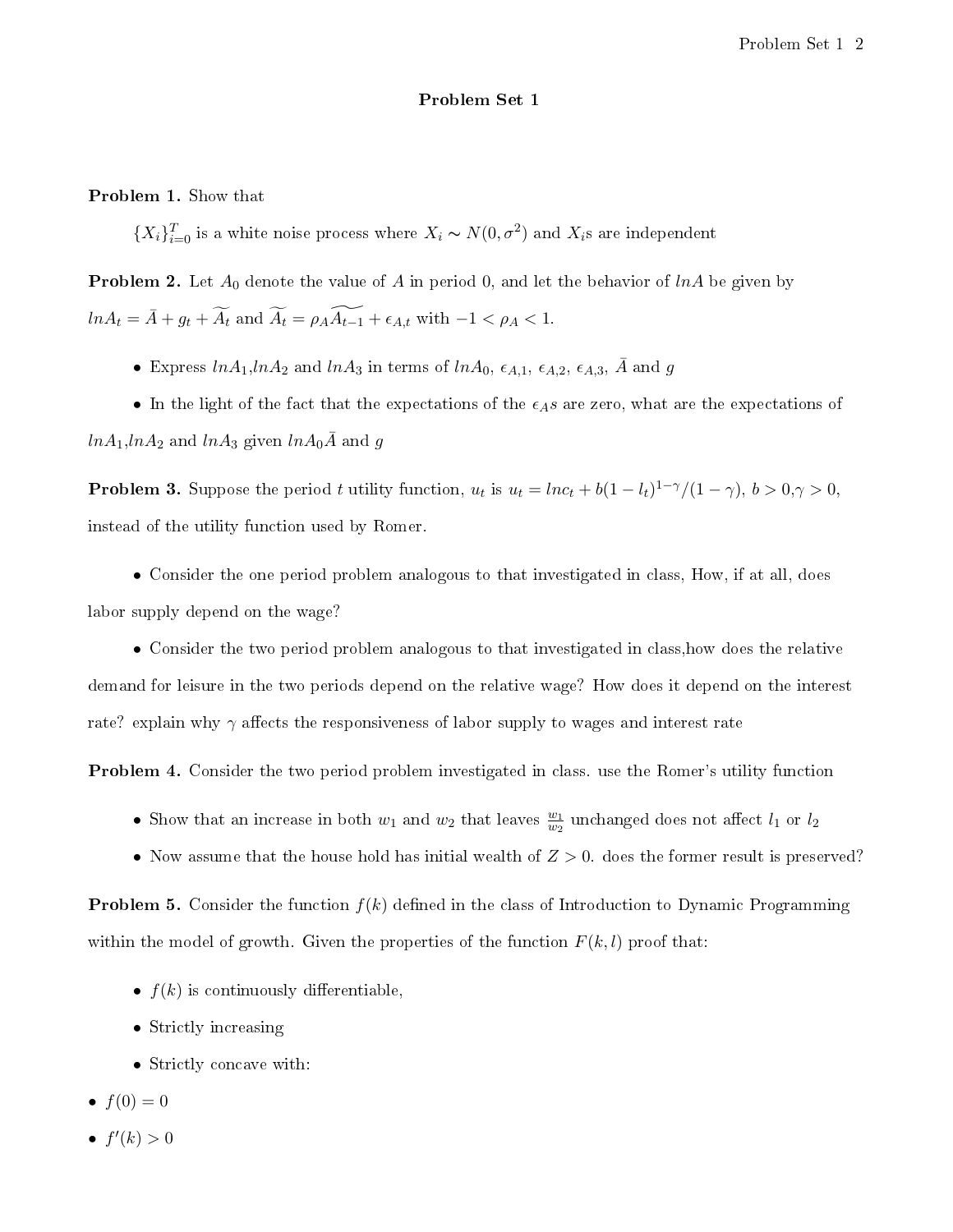- $lim_{k\to 0}f'(k)=\infty$
- $\lim_{k \to \infty} f'(k) = 1 \delta$

**Problem 6.** Show that in the finite scenario the deterministic model of growth leads to the following Kuhn/Tucker and slackness conditions (equations 5 and 6)

- $\beta f'(k_t)U'(f(k_t) k_{t+1}) = U'(f(k_{t-1}) k_t)$
- $k_{T+1} = 0$

**Problem 7.** Eat The Cake!. Now the problem  $v(x)$  such that

$$
v(x_0) = \sup_{\{ct+1\}_{t=0}^{\infty}} \sum_{t=0}^{\infty} \beta^t \log(c_t)
$$
  
S.T  $c_t \in [0, x_t]$   

$$
x_{t+1} = R(x_t - c_t)
$$
  
 $x_0$  given

- Write the Bellman and functional equation of the problem
- Proof that the next equation is the solution to the Bellman equation

• 
$$
f(x) = \frac{\beta}{(1-\beta)^2} log(R\beta) + \frac{1}{1-\beta} log(1-\beta) + \frac{1}{1-\beta} log(x)
$$

• Starting with  $v_0 = 0$  iterate numerically to find the Bellman equation solution.

Problem 8. Euler equation, Consider the next problem of consumption

$$
v(x_0) = \sup_{\{c_t\}_{t=0}^{\infty}} E_0 \sum_{t=0}^{\infty} \beta^t u(c_t)
$$
  
s.t.

 $c_t \in [0, \bar{c}_t(x_t)]$  (liquidity restriction)

$$
x_{t+1} = \tilde{R}_{t+1}(x_t - c_t) + \tilde{y}_{t+1}
$$

 $x_0$  given

- Write the Bellman equation
- Derive the Euler equation

**Problem 9.** Given the simplified version of the model (RBC Romer) with uncertainty and infinite horizon, assume also that:

There is no growth in the population:  $n = \overline{N} = 0$ 

Technology does not have a trend:  $g=\overline{A}=0$